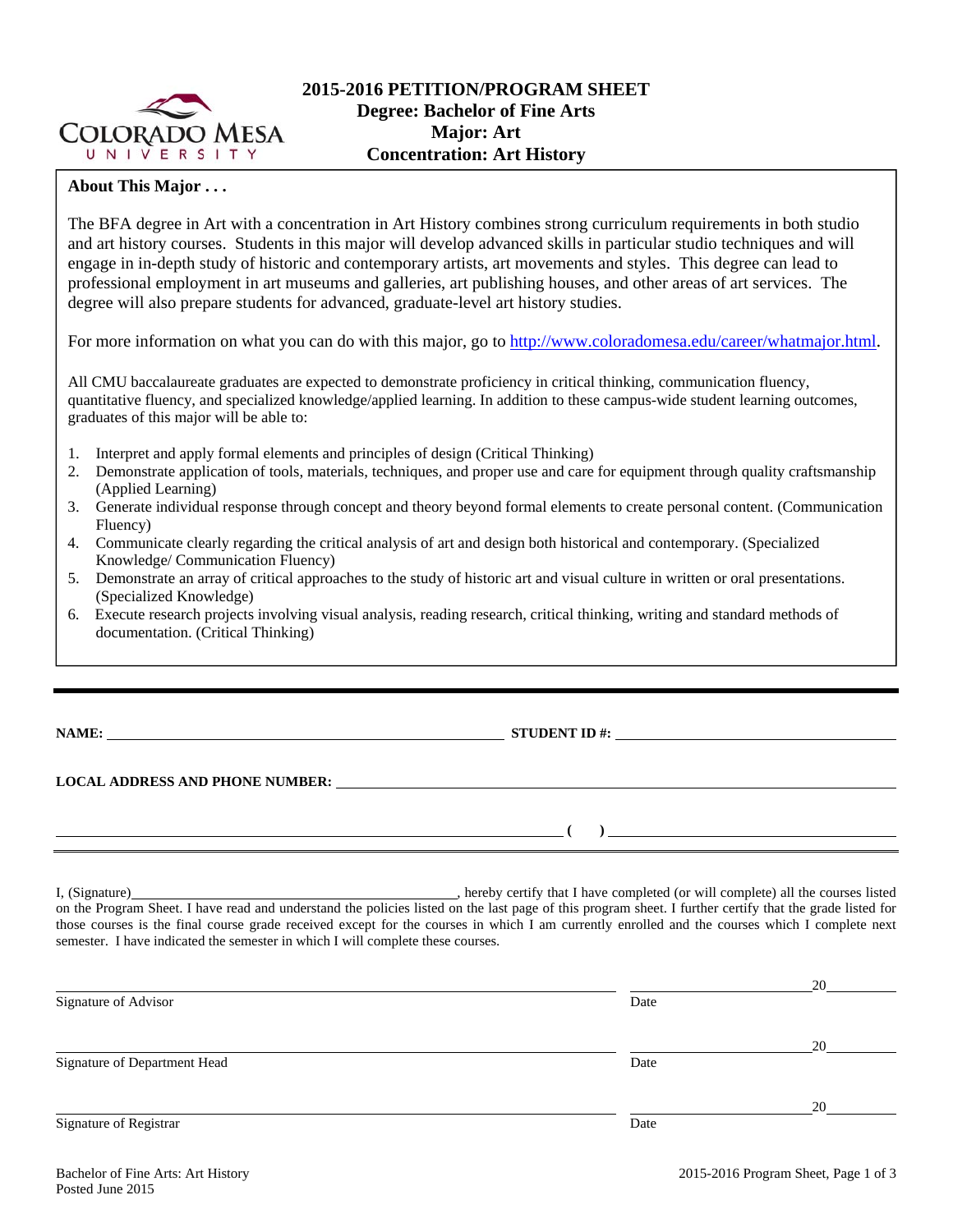#### **DEGREE REQUIREMENTS:**

- 120 semester hours total (Students must complete a minimum of 30 of the last 60 hours of credit at CMU, with at least 15 semester hours in major discipline courses numbered 300 or higher).
- 40 upper division credits (A minimum of 15 taken at the 300-400 course levels within the major at CMU).
- 2.00 cumulative GPA or higher in all CMU coursework
- Must maintain a cumulative 3.0 GPA in all major requirements (minimum grade of "C" required)
- No more than 6 semester hours of independent study courses can be used toward the degree.
- Pre-collegiate courses (usually numbered below 100) cannot be used for graduation.
- When filling out the program sheet a course can be used only once.
- A student must follow the CMU graduation requirements either from 1) the program sheet for the major in effect at the time the student officially declares a major; or 2) a program sheet for the major approved for a year subsequent to the year during which the student officially declares the major and is approved for the student by the department head. Because a program may have requirements specific to the degree, the student should check with the faculty advisor for additional criteria. It is the student's responsibility to be aware of, and follow, all requirements for the degree being pursued. Any exceptions or substitutions must be approved by the student's faculty advisor and Department Head.
- Essential Learning Capstone should be completed between 45 and 75 hours.
- See the "Undergraduate Graduation Requirements" in the for additional graduation information.

**ESSENTIAL LEARNING REQUIREMENTS** (31 semester hours) See the current catalog for a list of courses that fulfill the requirements below. If a course is an Essential Learning option and a requirement for your major, you must use it to fulfill the major requirement and make a different selection for the Essential Learning requirement. Course No Title Sem.hrs Grade Term/Trns

**English** (6 semester hours, must receive a grade of "C" or better and must be completed by the time the student has 60 semester hours.) ENGL 111 English Composition 3 \_\_\_\_\_ \_\_\_\_\_\_ ENGL 112 English Composition 3

**Math** MATH 110 **or higher** (3 semester hours, must receive a grade of "C" or better, must be completed by the time the student has 60 semester hours.)  $MATH 1$ <sub>\_\_\_\_</sub> \_\_

\_\_\_\_\_\_ \_\_\_\_ \_\_\_\_\_\_\_\_\_\_\_\_\_\_\_\_\_\_\_\_\_\_\_\_ \_\_\_\_ \_\_\_\_\_ \_\_\_\_\_\_\_\_

\_\_\_\_\_\_ \_\_\_\_ \_\_\_\_\_\_\_\_\_\_\_\_\_\_\_\_\_\_\_\_\_\_\_\_ \_\_\_\_ \_\_\_\_\_ \_\_\_\_\_\_\_\_

\_\_\_\_\_\_ \_\_\_\_ \_\_\_\_\_\_\_\_\_\_\_\_\_\_\_\_\_\_\_\_\_\_\_\_ \_\_\_\_ \_\_\_\_\_ \_\_\_\_\_\_\_\_ \_\_\_\_\_\_ \_\_\_\_ \_\_\_\_\_\_\_\_\_\_\_\_\_\_\_\_\_\_\_\_\_\_\_\_ \_\_\_\_ \_\_\_\_\_ \_\_\_\_\_\_\_\_

\_\_\_\_\_\_ \_\_\_\_ \_\_\_\_\_\_\_\_\_\_\_\_\_\_\_\_\_\_\_\_\_\_\_\_ \_\_\_\_ \_\_\_\_\_ \_\_\_\_\_\_\_\_

**Humanities** (3 semester hours)

**Social and Behavioral Sciences** (6 semester hours)

\_\_\_\_\_\_ \_\_\_\_ \_\_\_\_\_\_\_\_\_\_\_\_\_\_\_\_\_\_\_\_\_\_\_\_ \_\_\_\_ \_\_\_\_\_ \_\_\_\_\_\_\_\_ **Natural Sciences** (7 semester hours, one course must include a lab)

 $\_$   $\_$   $\_$   $\_$ 

**History** (3 semester hours) HIST \_\_\_\_ \_\_\_\_\_\_\_\_\_\_\_\_\_\_\_\_\_\_\_\_\_\_\_\_ \_\_\_\_ \_\_\_\_\_ \_\_\_\_\_\_\_\_

**Fine Arts** (3 semester hours)

Course No Title Sem.hrs Grade Term/ Trns

|           |                                                                                     | <b>WELLNESS REQUIREMENT</b> (minimum of 2 semester hours) |
|-----------|-------------------------------------------------------------------------------------|-----------------------------------------------------------|
| IZIME 100 | $\mathbf{H} = \mathbf{H}$ . The set of $\mathbf{H}$ is $\mathbf{H}$ in $\mathbf{H}$ |                                                           |

| <b>KINE 100</b> | Health and Wellness                                   |  |  |
|-----------------|-------------------------------------------------------|--|--|
| KINA 1          |                                                       |  |  |
|                 |                                                       |  |  |
|                 | <b>ESSENTIAL LEARNING CAPSTONE</b> (4 semester hours) |  |  |

| <b>ESSL 290</b> | <b>Maverick Milestone</b>          |  |
|-----------------|------------------------------------|--|
|                 | (see English $\&$ math pre-reqs) 3 |  |
| <b>ESSL 200</b> | Essential Speech (co-requisite) 1  |  |

## **FOUNDATION COURSES** (15 semester hours)

Must maintain a cumulative 3.0 GPA in all foundation requirements (minimum grade of "C" required).

| <b>ARTE 101</b> | Two-Dimensional Design      | 3  |  |
|-----------------|-----------------------------|----|--|
| <b>ARTE 102</b> | Three-Dimensional Design    | -3 |  |
| <b>ARTE 118</b> | History of Art, Prehistory  |    |  |
|                 | to Renaissance              |    |  |
| <b>ARTE 119</b> | History of Art, Renaissance |    |  |
|                 | to Present                  |    |  |
| <b>ARTS</b> 151 | <b>Foundation Drawing I</b> | 3  |  |
|                 |                             |    |  |

## **MAJOR REQUIREMENTS**

(60 semester hours) Must maintain a cumulative 3.0 GPA in all major requirements (minimum grade of "C" required).

#### Art Specialization (9 credit hours)

| ARTS 152 | <b>Foundation Drawing II</b> | 3 |  |
|----------|------------------------------|---|--|
| ARTH 220 | History of Modern Art        | 3 |  |
| ARTE 294 | Sophomore Seminar            |   |  |
|          |                              |   |  |

## **Art History** (24 semester hours)

|                                                                                                                                                                                                                                                                                                                                                                                             | <u> 1989 - Jan James James Barnett, amerikansk politiker (</u> |
|---------------------------------------------------------------------------------------------------------------------------------------------------------------------------------------------------------------------------------------------------------------------------------------------------------------------------------------------------------------------------------------------|----------------------------------------------------------------|
|                                                                                                                                                                                                                                                                                                                                                                                             |                                                                |
|                                                                                                                                                                                                                                                                                                                                                                                             |                                                                |
|                                                                                                                                                                                                                                                                                                                                                                                             |                                                                |
| $\begin{picture}(150,10) \put(0,0){\dashbox{0.5}(10,0){ }} \put(15,0){\circle{10}} \put(15,0){\circle{10}} \put(15,0){\circle{10}} \put(15,0){\circle{10}} \put(15,0){\circle{10}} \put(15,0){\circle{10}} \put(15,0){\circle{10}} \put(15,0){\circle{10}} \put(15,0){\circle{10}} \put(15,0){\circle{10}} \put(15,0){\circle{10}} \put(15,0){\circle{10}} \put(15,0){\circle{10}} \put(15$ |                                                                |
|                                                                                                                                                                                                                                                                                                                                                                                             |                                                                |
|                                                                                                                                                                                                                                                                                                                                                                                             |                                                                |
| ARTH 400 Criticism & Research                                                                                                                                                                                                                                                                                                                                                               |                                                                |

**Art Studio 200 level** (9 semester hours of ARTS or ARTT 200-level courses)

#### **Art Studio 300 level** (9 semester hours of ARTS or ARTT 300-level

| courses        |  |  |
|----------------|--|--|
| ARTS ?         |  |  |
| ARTS ?         |  |  |
| ARTS $\degree$ |  |  |

#### **Art Studio 400 level** (3 semester hours of ARTS or ARTT 400-level

courses ) ARTS 4\_\_\_\_ \_\_\_\_\_\_\_\_\_\_\_\_\_\_\_\_\_\_\_\_\_\_\_\_ 3 \_\_\_\_\_ \_\_\_\_\_\_\_\_

| ۰. |  |
|----|--|

| Course No<br>Title                           | Sem.hrs | Grade Term/Trns |
|----------------------------------------------|---------|-----------------|
| <b>Other Requirements</b> (6 semester hours) |         |                 |